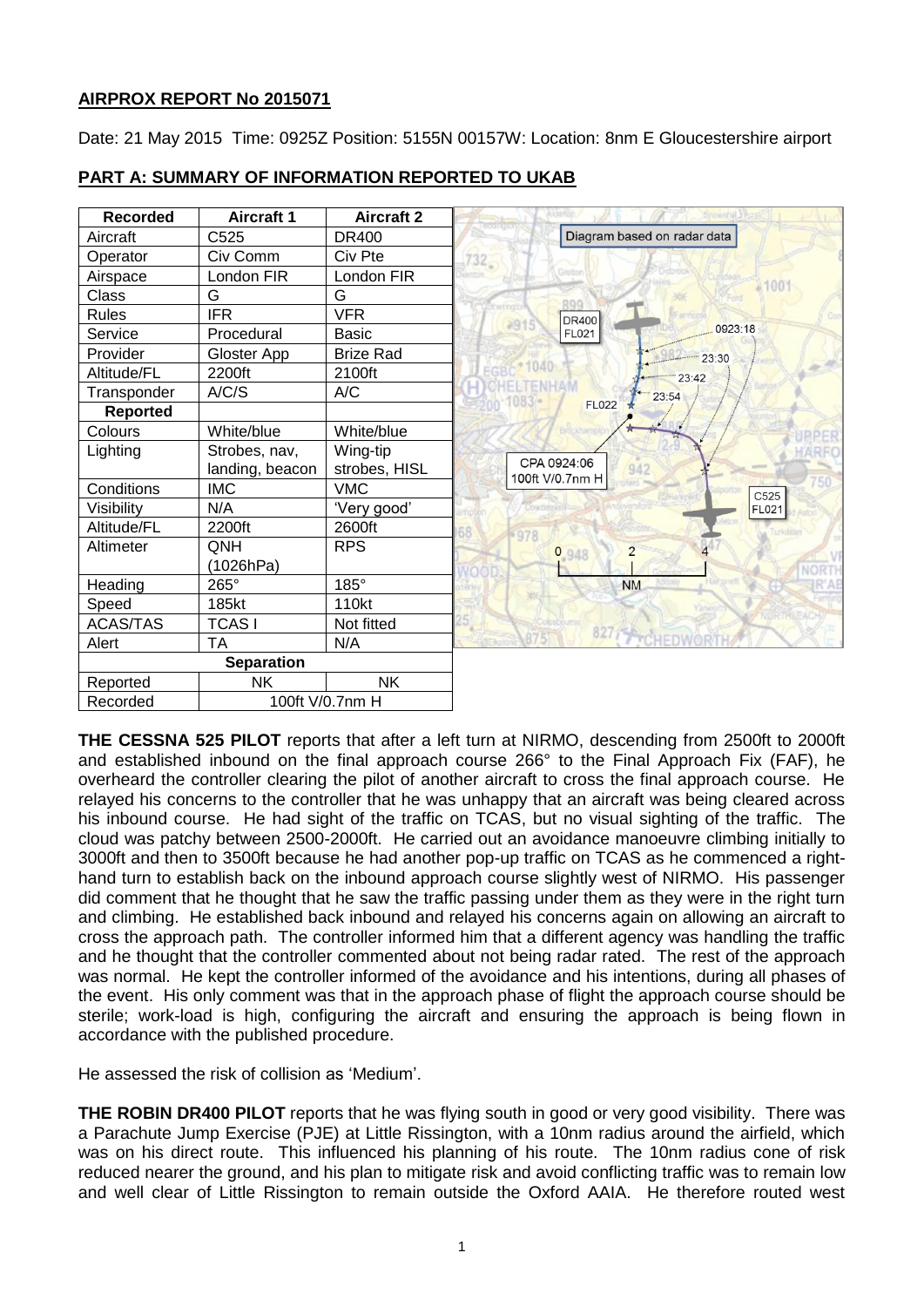overhead Moreton-in-the-Marsh, turning south at Winchcombe, direct to Kemble. This track would put him clear of the NOTAM area, clear of the AAIA and would also avoid overflying the para/hangliding site south-east of Winchcombe. It would also put him just clear of the 'feather' of Gloucestershire's instrument approach, with the reassurance that any procedural IFR traffic would avail themselves of Gloster Radar. Once airborne he contacted Brize Radar with details of his route and obtained a Basic Service. He was allocated a squawk, set Mode C and set the Cotswold RPS. The closest position to Little Rissington was where the Airprox was reported to have occurred. As far as he was concerned the flight was uneventful, he did not sight the C525. He commented that he had visited Brize ATC before the date of the Airprox to see their ATC services in action. He had heard from the controllers that even though a Basic Service is agreed, Brize, as part of their duty of care, will inform pilots when a collision risk is heightened. He therefore thought that he would be afforded the 'protection required'. Reviewing the available north/south transit routes across the 5154N Latitude with a 10nm PJE at Little Rissington meant that there were not many options. East of Gloucester there are a number of airfields and then a small corridor before Benson. Given the PJE at Little Rissington, he opined that it was predictable that the traffic would be funnelled between the airfield and Gloucestershire airport. In his opinion, pilots and Gloster and Brize controllers should use knowledge and radar equipment to maximise effect on these occasions.

**THE GLOUCESTERSHIRE APPROACH CONTROLLER** reports that the C525 pilot was on the RNAV Approach, routeing via REKLO and had been cleared for the approach. The controller was operating as an Approach Procedural controller but was using the radar as a spatial awareness tool when he observed traffic believed to be approximately 3nm north of the final approach, southbound. It was estimated that the observed track would pass through the final approach track at approximately 8nm. At the time the C525 pilot had reported at NIRMO (from the south) and Traffic Information was passed on this contact based on the information available. Shortly afterwards the C525 pilot reported a TCAS RA, climbing to 3000ft and abandoning the approach.

# **Factual Background**

The Gloucestershire weather was:

EGBJ 210920Z 29007KT 9999 FEW024 15/07 Q1026=

The Little Rissington NOTAM:

H1746/15 NOTAMN Q) EGTT/QWPLW/IV/M /W /000/130/5152N00142W010 A) EGTT B) 1505210700 C) 1505210900 E) PJE WI 10NM RADIUS 515200N 0014136W (LITTLE RISSINGTON AD) WI THE FLW CONE (ALL HEIGHTS AGL): SFC-3000FT 3NM RADIUS, 3000FT-6000FT 6NM RADIUS, 6000FT-12000FT 10NM RADIUS. DROP HGT SUBJ ATC CLR. OPS CTC 07881 837365. 15-05-0432/OPS 2. F) SFC G) 13000FT AMSL)

#### **Analysis and Investigation**

# **CAA ATSI**

The C525 pilot was carrying out the RNAV approach to RW27 from the south (Figure 1) and had routed from the south-west to REKLO and then made a left turn to NIRMO before joining the final approach.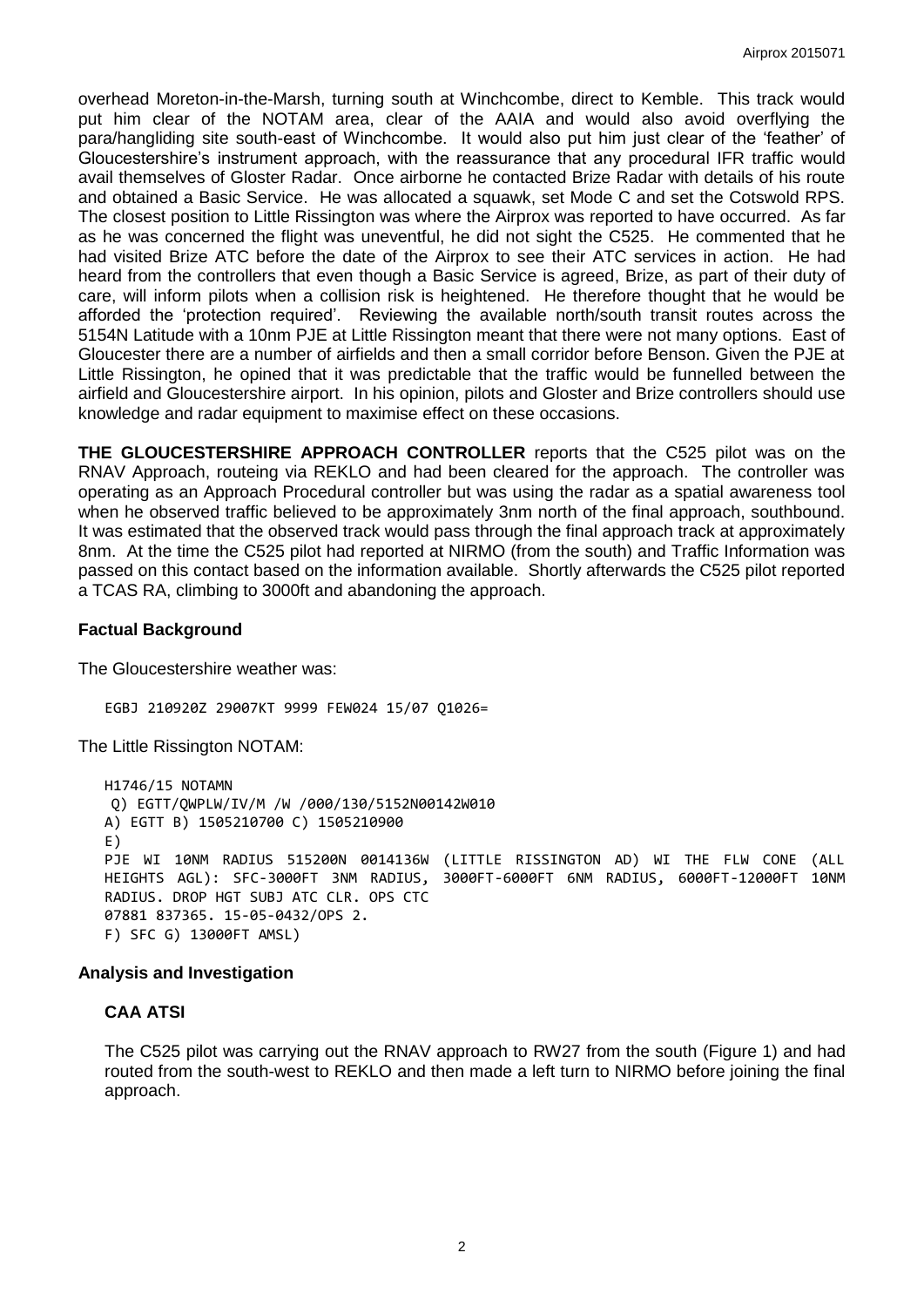

Figure 1 – Extract from UK AIP (RNAV approach RW27).

As the C525 pilot commenced the final approach, the controller provided Traffic Information based on radar derived information. (Figure 2).



Figure 2 (Swanwick MRT at 0923:44).

Although the controller stated "radar service" while giving this Traffic Information the controller was providing a Procedural Service but reported using the radar for 'spatial awareness'. The Traffic Information given related to an unknown aircraft tracking southbound with no height information. (Although the Swanwick MRT did indicate a height, the Gloucestershire controller would not necessarily have had this information). Deconfliction advice can only be given against other aircraft participating in the Procedural Service. The pilot queried the position of the Traffic Information which was repeated. The C525 pilot, once established on the final approach, reported receiving a TCAS RA which he responded to. The radar recording showed the CPA just as the pilot commenced a climb (Figure 3). The CPA was 100ft vertical and 0.6nm horizontal.



Figure 3 - CPA (Swanwick MRT at 0924:07).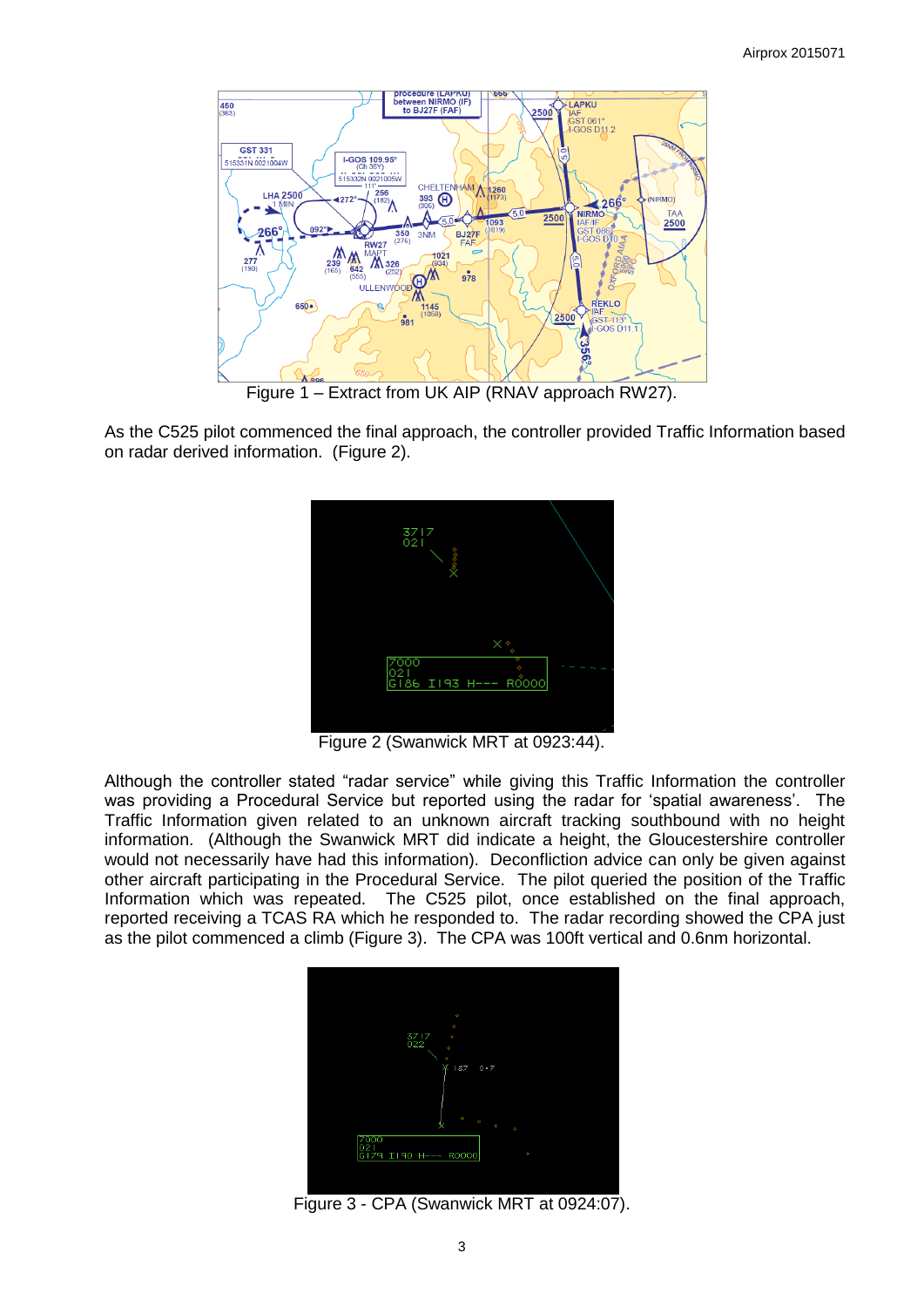The C525 pilot then completed a 360° right-turn and re-established on final approach and subsequently landed. The Gloucestershire controller subsequently ascertained that the unknown aircraft was working Brize Radar under a Basic Service. When under a Procedural Service, collision avoidance remains the responsibility of the pilot.

### **Military ATM**

The incident occurred between a C525 and a DR400 under a Basic Service with RAF Brize Norton radar.

The Radar Analysis Cell captured the incident based on the London QNH 1026hPa.

At 0906:38, the pilot of the DR400 called Brize Radar, "(DR400 C/S) *is a DR400 out of [….] for Kemble via Winchcombe and Morton in the Marsh to avoid the parachute drop, request Basic Service, 2500 feet*." Brize applied a Basic Service at 0906:56 with a 3717 squawk.



Figure 1: Geometry at 0923:39 (DR400 3717; C525 7000).



Figure 2: Geometry at 0923:59.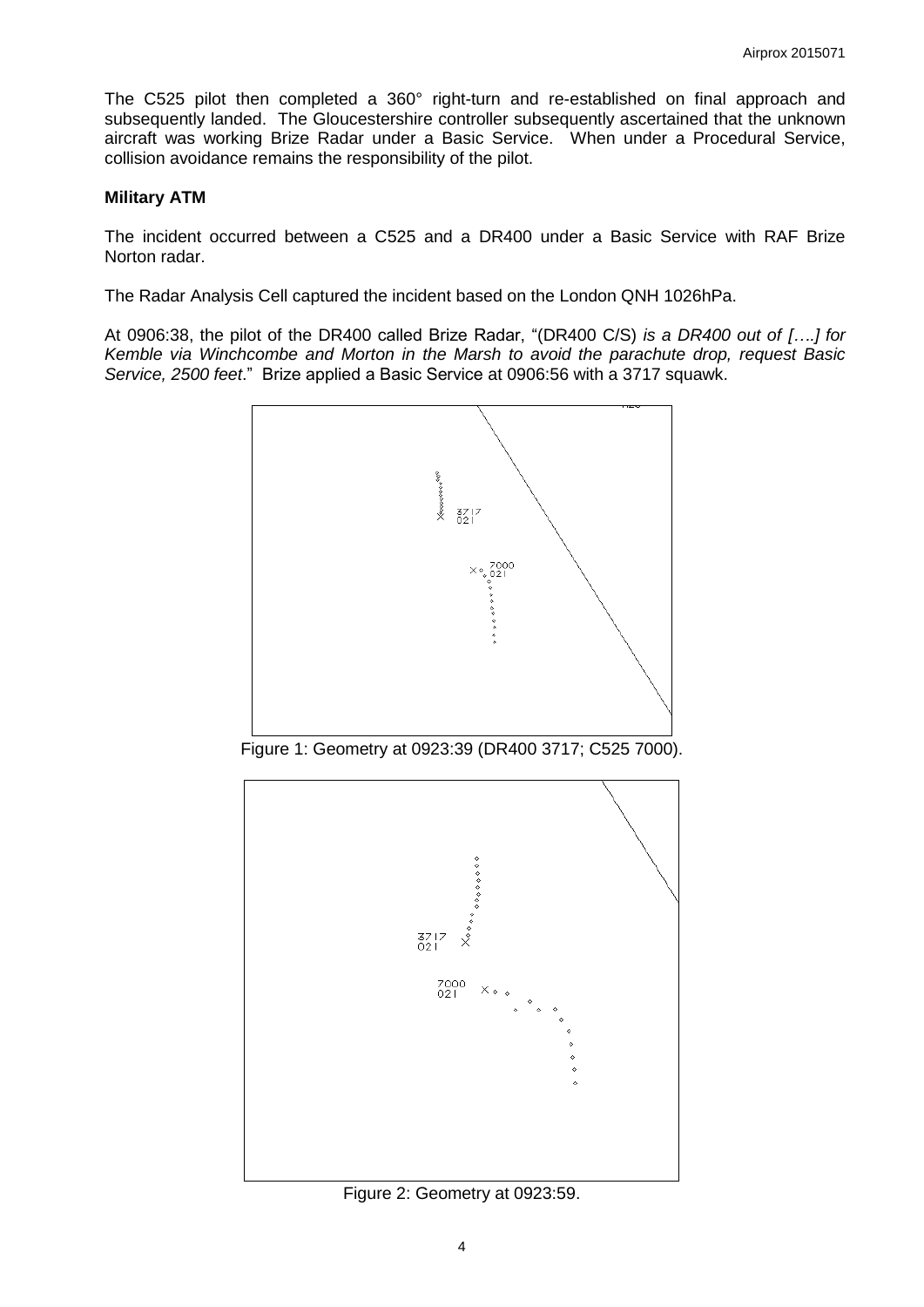The CPA was estimated at 0924:10 with 100ft and 0.6nm horizontal separation.



Figure 3: Geometry at CPA at 0924:10.

At 0928:00, Brize informed the pilot to squawk 7000 and freecall Kemble. At 0929:30, the pilot transmitted, "(DR400 C/S) *has 5 miles to run to Kemble, we'd like to change to 118.9, thank you."*

At 0929:35, Brize approved the request.

The DR400 was under a Basic Service with Brize Radar at the time of the Airprox. No Traffic Information was passed and the pilots were responsible for collision avoidance. The DR400 was not fitted with TCAS and the key barrier to prevent loss of safe separation would have been 'seeand-avoid'. However, it appears that the pilot of the DR400 was not visual with the other aircraft.

# **UKAB Secretariat**

Both pilots shared an equal responsibility for collision avoidance and not to operate in such proximity to other aircraft as to create a collision hazard<sup>1</sup>. Because the geometry was converging, the C525 pilot was required to give way to the DR400<sup>2</sup>.

CAP 774, Flight Information Services, states;

'Pilots must remain alert to the fact that whilst in receipt of a Procedural Service, they may encounter conflicting aircraft for which neither traffic information nor deconfliction advice has been provided. Pilots must still comply with the Rules of the Air with regard to the avoidance of aerial collisions and advise ATC of any deviation from their clearance in order to do so.<sup>3</sup>

'Pilots should not expect any form of traffic information from a controller/FISO, as there is no such obligation placed on the controller/FISO under a *Basic Service, and* the pilot remains responsible for collision avoidance at all times. However, on initial contact the controller/FISO may provide traffic information in general terms to assist with the pilot's situational awareness. This will not normally be updated by the controller/FISO unless the situation has changed markedly, or the pilot requests an update. A controller with access to surveillance-derived information shall avoid the routine provision of traffic information on specific aircraft, and a pilot who considers that he requires such a regular flow of specific traffic information shall request a Traffic Service. However, if a controller/ FISO considers that a definite risk of collision exists, a warning may be issued to the pilot.<sup>14</sup>

 $\overline{a}$ 

<sup>1</sup> SERA.3205 Proximity.

<sup>2</sup> SERA.3210 Right-of way (c) (2) Converging.

Chapter 5.

 $<sup>4</sup>$  Chapter 2.</sup>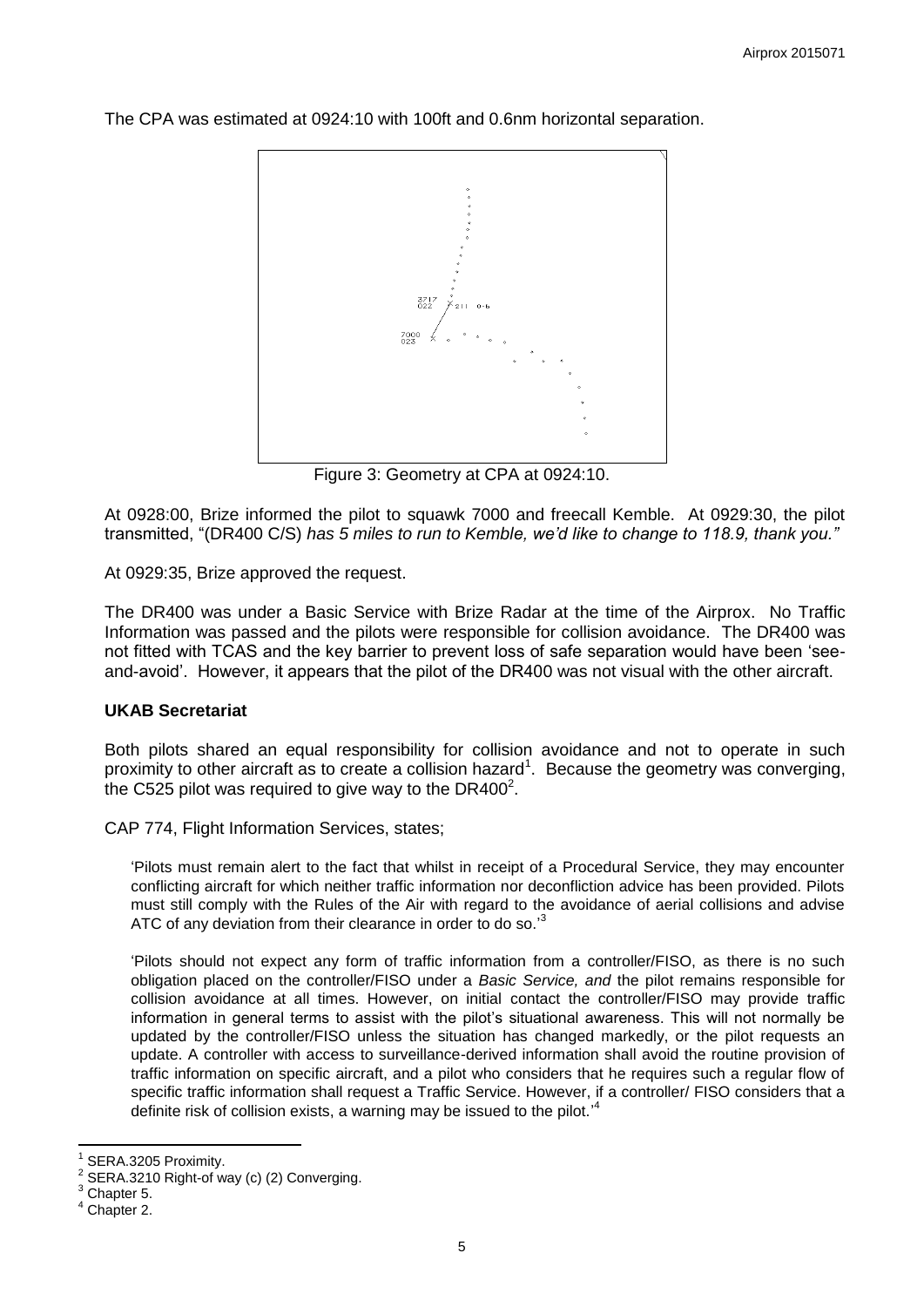#### **Summary**

The Airprox occurred in Class G airspace 8nm east of Gloucestershire airport. The C525 pilot was inbound to the airport IFR in patchy cloud on an RNAV approach to RW27 in receipt of a Procedural Service from Gloster Approach. The Approach controller was able to view a radar display but only for situational awareness and saw traffic approaching the RW27 approach path from the north but with no ability to determine its altitude. Using this information, Traffic Information was issued to the C525 pilot, who subsequently reported reacting to a TCAS RA to climb. The DR400 pilot was in receipt of a Basic Service from Brize Radar and was not aware of the presence of the C525. The minimum separation between the aircraft was 100ft vertically and 0.6nm horizontally.

### **PART B: SUMMARY OF THE BOARD'S DISCUSSIONS**

Information available included reports from both pilots, the Gloucestershire controller, area radar and RTF recordings and reports from the appropriate ATC and operating authorities.

The Board wondered why no ATC report had been obtained from the Brize Radar controller. A Military ATC member explained that the Unit had not been aware until some time after the event that an Airprox had been filed and so the controller involved could not remember the situation. The Board were disappointed, but noted that it had still been possible to obtain a recording of the Radar frequency.

The Board discussed the fact that, common to the reports of both pilots was the impression that they appeared to assume that a level of priority or protection was being provided by ATC under their respective services in Class G airspace. The C525 pilot, in receipt of a Procedural Service, commented that he considered that his approach course should have been 'sterile'. The Board noted that under a Procedural Service separation is only provided from other aircraft receiving the same service. On this occasion the DR400 pilot had not been in contact with Gloster Approach, therefore its details had been unknown to the controller. Although the controller had been able to see the DR400 spatially on his radar display, and had passed associated appropriate Traffic Information to the C525 pilot, the Unit is not equipped with SSR and it had not therefore been possible to issue any altitude information about the unknown traffic. Board members noted that the C525 pilot had reported that he had overheard another pilot being cleared to cross his final approach course but, in fact, the DR400 pilot had been on the Brize frequency at the time. It was surmised that the C525 pilot had misinterpreted the Traffic Information from the Gloucester controller as a clearance to the other pilot. The Board noted that the C525 pilot had continued with his approach when not visual with the conflicting traffic, but had observed it on his TCAS display. Some members doubted that continuing the approach had been a prudent action knowing that there was unknown conflicting traffic operating close to his route; they opined that this perhaps gave insight into the mindset of the C525 pilot who clearly expected to have priority because he was conducting a procedural approach. That this was not the case in Class G airspace was germane to the incident. The Board also noted that the C525 pilot had reported climbing in reaction to a TCAS RA. Although he was no doubt operating in the best interests of himself and his passenger, the Board noted that the TCAS equipment fitted to his aircraft was not capable of generating a TCAS RA; the radar recording indicated that he commenced climbing after CPA.

As for the DR400 pilot, the Board commended him for having visited Brize ATC to witness ATC services in action. Unfortunately, it appeared that he had come away from the visit with a false expectation that, even under a Basic Service, the controllers, as part of their duty of care, would inform pilots when a collision risk was present. Consequently, he had thought that on this occasion he was being afforded the 'protection required'. A Military ATC advisor explained that, under a Basic Service, controllers do not have to monitor an aircraft's flight or routinely issue Traffic Information. Given that the area was routinely busy, there was no specific reason for the Brize controller to focus on the DR400's flight unless he had been asked to provide a Traffic Service. Notwithstanding, if the Brize controller had been aware of the potential conflict between the DR400 and the C525 then he would of course have passed Traffic Information to the DR400 pilot. However, a military controller member noted that the C525 was squawking 7000 at the time and so would have been just another